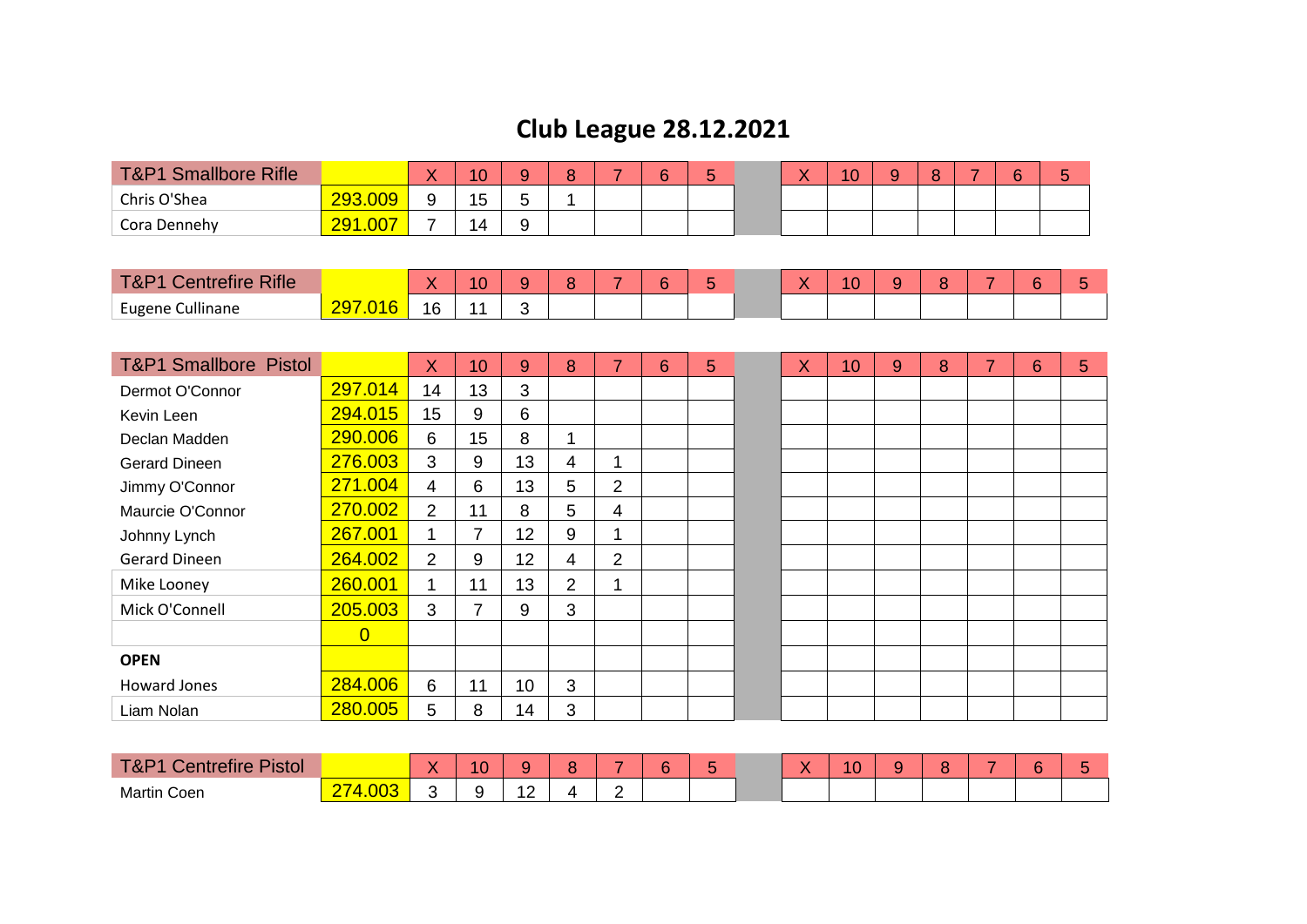| <b>Multi Smallbore Rifle</b> |   |   | $\sqrt{2}$ | $\sim$ |  |  |  |  |
|------------------------------|---|---|------------|--------|--|--|--|--|
| Cora Dennehy                 | ∽ | ∽ |            |        |  |  |  |  |
| Chris O'Shea                 | ⌒ |   | ⌒          |        |  |  |  |  |

| <b>Multi Smallbore Pistol</b> |                | 5 | 4 | 3              | $\overline{2}$ | 0 | 5              | 4              | 3              | $\overline{\mathcal{L}}$ | 0 |
|-------------------------------|----------------|---|---|----------------|----------------|---|----------------|----------------|----------------|--------------------------|---|
| Kevin Leen                    | <b>109</b>     | 6 | 5 | 1              |                |   | 9              | $\overline{2}$ | 1              |                          |   |
| Dermot O'Connor               | 100            | 4 | 3 | 5              |                |   | $\overline{7}$ | 4              |                | 1                        |   |
| Micheal Looney                | 93             | 3 | 5 | 3              |                |   | 3              | 7              | $\overline{2}$ |                          |   |
| Maurice O'Connor              | 93             | 3 | 4 | 4              | 1              |   | 4              | 4              | 4              |                          |   |
| Micheal Looney                | 89             | 5 | 3 | $\overline{2}$ | 1              | 1 | 3              | 3              | 5              | 1                        |   |
| Johnny Lynch                  | 78             | 1 | 3 | 5              | 3              |   | 1              | 3              | 7              | 1                        |   |
| Mick O'Connell                | 77             | 3 | 1 | 4              | 3              | 1 | $\mathfrak{D}$ | $\mathcal{P}$  | 6              | $\overline{2}$           |   |
| Jimmy O' Connor               | 74             |   |   | 8              | $\overline{2}$ |   | 4              | 3              | 4              | $\mathbf{1}$             |   |
|                               | $\overline{0}$ |   |   |                |                |   |                |                |                |                          |   |
| <b>OPEN</b>                   |                |   |   |                |                |   |                |                |                |                          |   |
| Howard Jones                  | 89             | 3 | 4 | 4              | 1              |   | 4              | 4              | 2              | 1                        | 1 |
| Liam Nolan                    | 78             | 4 | 3 | 2              |                | 3 | 4              | 5              |                |                          | 3 |

| <b>Intrefire Rifle</b><br><b>Multi</b> |  | $\sim$ |   |  |  |  |  | - |
|----------------------------------------|--|--------|---|--|--|--|--|---|
| Eugene Cullinane                       |  | ⊾<br>ີ | - |  |  |  |  |   |

| Mu<br><b>Centrefire Pistol</b> |        | - |  |  | - | ∽ |  |
|--------------------------------|--------|---|--|--|---|---|--|
| <b>Martin Coen</b>             | $\sim$ |   |  |  |   | - |  |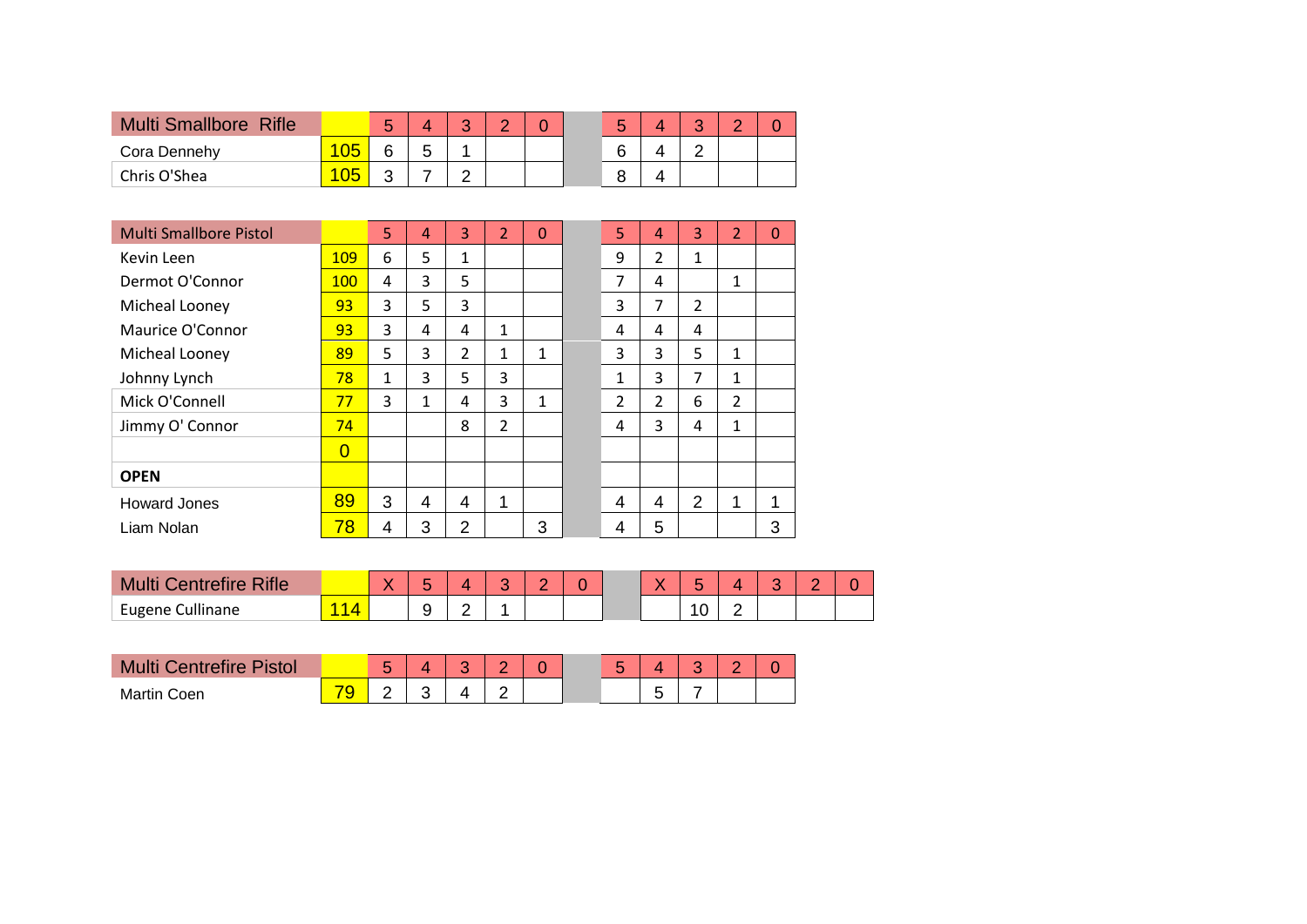| <b>25m Precision Smallbore</b><br><b>Pistol</b> |                | X | 10 <sup>°</sup> | 9              | 8              | 7              | 6              | 5              | 4 | 3              | $\mathbf{2}$ | 1 |
|-------------------------------------------------|----------------|---|-----------------|----------------|----------------|----------------|----------------|----------------|---|----------------|--------------|---|
| Declan Madden                                   | 248            |   | 5               | 10             | 8              | $\overline{2}$ | 5              |                |   |                |              |   |
| Maurice O'Connor                                | 220            |   | 5               | 7              | 3              | 8              | $\overline{2}$ | 3              | 2 |                |              |   |
| Jimmy O'Connor                                  | 183            |   |                 | 2              | 7              | 7              | 5              | 4              | 2 | $\overline{2}$ |              |   |
| Dermot O'Connor                                 | 164            |   |                 | 5              | 5              | 5              | 4              | $\overline{2}$ | 4 | ۸              |              |   |
| Johnny Lynch                                    | 129            |   | 2               | $\overline{2}$ | $\overline{2}$ | 5              | 5              | 2              | 4 | 4              | 4            |   |
|                                                 | $\overline{0}$ |   |                 |                |                |                |                |                |   |                |              |   |
| Open                                            | $\overline{0}$ |   |                 |                |                |                |                |                |   |                |              |   |
| Liam Nolan                                      | 216            |   |                 | 5              | 12             | 9              | 2              |                | 4 |                |              |   |

| <b>25m Precision Smallbore</b><br><b>Rifle</b> |     | w |   |   | $\circ$ |   | 6      |  |  |  |
|------------------------------------------------|-----|---|---|---|---------|---|--------|--|--|--|
| Chris O'Shea                                   | 250 |   | 6 |   |         | 5 | ⌒<br>J |  |  |  |
| Eoin Fenton                                    | 76  |   |   | ∽ |         | 5 | 10     |  |  |  |

| <b>25m Precision Centrefire</b><br><b>Pisto</b> |     | $\sqrt{2}$ |                 | Ω |             | G |  |  |  |
|-------------------------------------------------|-----|------------|-----------------|---|-------------|---|--|--|--|
| Martin Coen                                     | 249 |            | $\sqrt{2}$<br>_ |   | $\sim$<br>ີ |   |  |  |  |